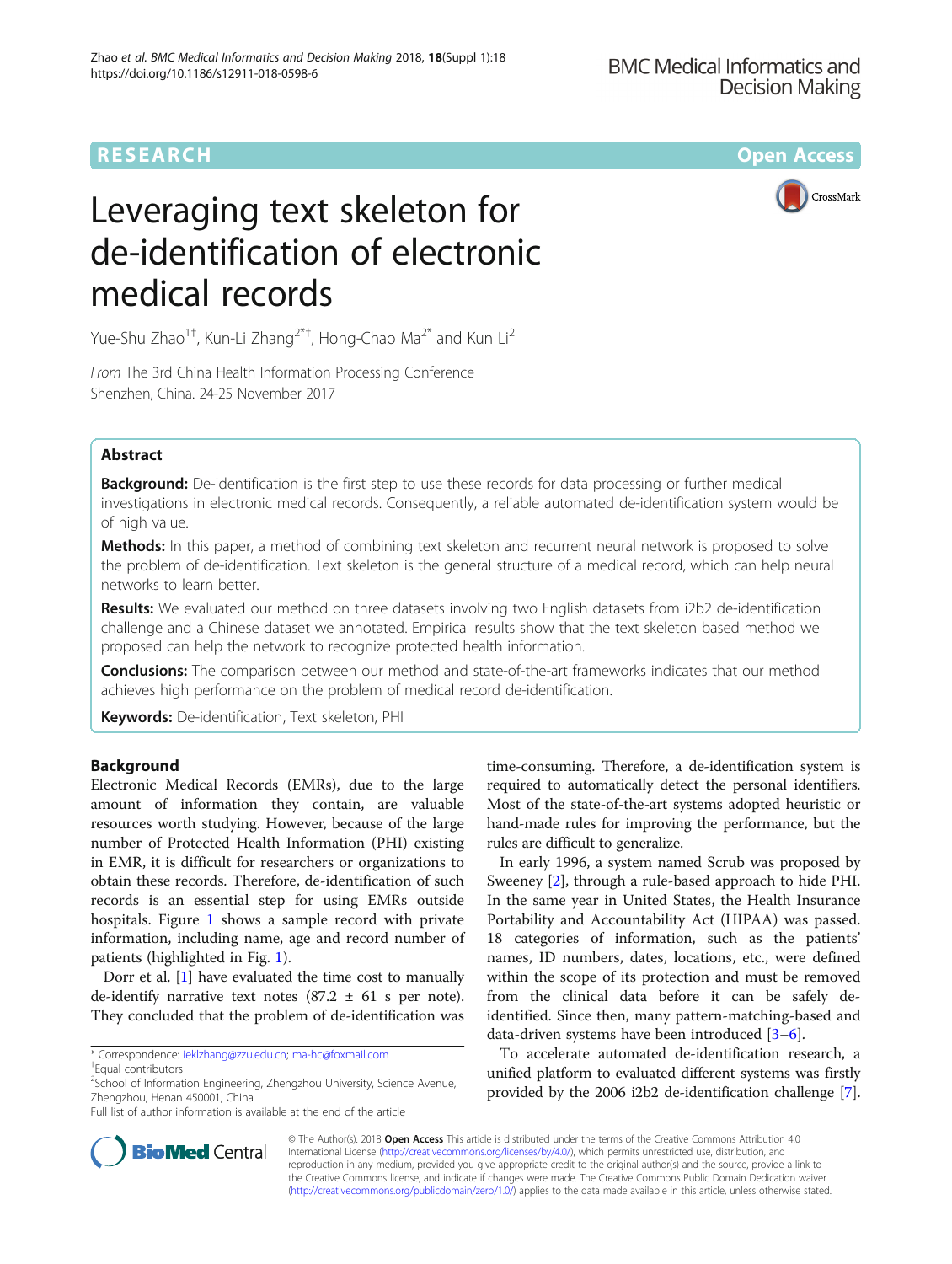<span id="page-1-0"></span>Record date: 2060-10-11 **BCH EMERGENCY DEPT VISIT** HESS, CLARENCE 643-65-59-5 VISIT DATE: 10/11/60 HISTORY OF PRESENTING COMPLAINT: The patient is a 46 Fig. 1 A snippet of an EMR

In this challenge, eight PHI categories, Patients, Doctors, Hospitals, IDs, Dates, Locations, Phone numbers and Ages, were used to annotate Partner Healthcare data. The competing systems employed rule-based [\[8\]](#page-6-0) and statisticbased methods. Some researchers considered the challenge as a problem of classification, while others considered it as a sequence labeling problem. These methods include Hidden Markov Models (HMM), Conditional Random Fields (CRFs) [\[9\]](#page-6-0), Support Vector Machines (SVM) [[10](#page-6-0)], and Decision Trees [\[11\]](#page-6-0). Compared with other researches, the results manifested that machine learning-based systems were the best [[7](#page-6-0)].

Along with some recent studies [[12](#page-6-0)], researchers reached an agreement that it is necessary to build a stricter standard than HIPAA. To achieve the goal, the 2014 i2b2 de-identification challenge for longitudinal clinical narratives focused on 25 PHI types, inclusive of 12 types as defined by HIPAA [\[13,](#page-6-0) [14](#page-6-0)]. Some well performing systems submitted to the 2014 i2b2 de-identification track, employed CRFs mixed with dictionaries and regular expressions [[15](#page-6-0)–[17](#page-6-0)].

Li et al. [\[18\]](#page-6-0) introduced a Stackelberg game to balance risk and utility in EMRs de-identification, they believe their approach is a clear example of risk management approaches to medical data de-identification. Dernoncourt et al. [[19](#page-6-0)] introduced the first de-identification system based on artificial neural network (ANN) and achieved state-of-the-art results on two English datasets.

In this paper, we propose a novel method, which has strong generalization ability, to figure out the deidentification challenge. The method combines text skeleton (TS) and recurrent neural network (RNN) to identify private information in EMRs. The framework, without any structure changed, does well on 2006 i2b2 de-identification challenge, 2014 i2b2 de-identification challenge and a Chinese EMRs dataset annotated by ourselves. The experimental results show that our method is competitive and outperforms the state-of-theart frameworks at binary token-level. Specifically, the performance on two different i2b2 datasets as well as the Chinese dataset demonstrated an F-score of about 0.98 consistently.

# **Methods**

**Datasets** 

We evaluate our model on three datasets: two English datasets from the 2006 i2b2 [[7\]](#page-6-0) and the 2014 i2b2 [[14](#page-6-0)] de-identification challenges, one Chinese dataset we annotate by ourselves. The Chinese EMRs come from a maternal and child health-care hospital consisting of 9700 medical records of 485 gravidas. The PHI categories which include dates, IDs, patients, doctors, locations, hospitals and ages are the same as the 2006 i2b2 deidentification dataset. In this work, our dataset is annotated after Chinese word segmentation. Hence the PHIs would not be sliced by mistake. The sizes of the datasets and the distributions of primary PHI categories are presented in Table 1.

#### RNN model

We first present a de-identification system based on RNN as a challenging baseline. RNN is a class of artificial neural network architecture which uses iterative function loops to store information [\[19\]](#page-6-0). The long-distance history is stored in a recurrent hidden vector which is dependent on the immediate previous hidden vector. Long Short-Term Memory (LSTM) [\[20\]](#page-7-0) is one of the most popular variations of RNN. There are several multiplicative gates in LSTM memory cells which can store and access

| <b>Table 1</b> Overview of the datasets |
|-----------------------------------------|
|-----------------------------------------|

|                        | i2b2–2006 | i2b2-2014 | Chinese   |
|------------------------|-----------|-----------|-----------|
| Number of records      | 669       | 1304      | 9700      |
| Number of tokens       | 560,852   | 1,005,582 | 3,026,944 |
| Number of PHIs         | 19,498    | 28,862    | 48,072    |
| Number of PHI tokens   | 29,917    | 38,435    | 137,496   |
| Vocabulary Size        | 20,254    | 41,879    | 32,265    |
| Percentage of ID       | 24.6%     | 3.6%      | 8.8%      |
| Percentage of DATE     | 36.4%     | 43.2%     | 38.9%     |
| Percentage of HOSPITAL | 12.3%     | 8.0%      | 2.2%      |
| Percentage of DOCTOR   | 19.2%     | 16.6%     | 14.7%     |
| Percentage of PATIENT  | 4.7%      | 7.6%      | 17.3%     |
| Percentage of AGE      | 0.1%      | 6.9%      | 16.1%     |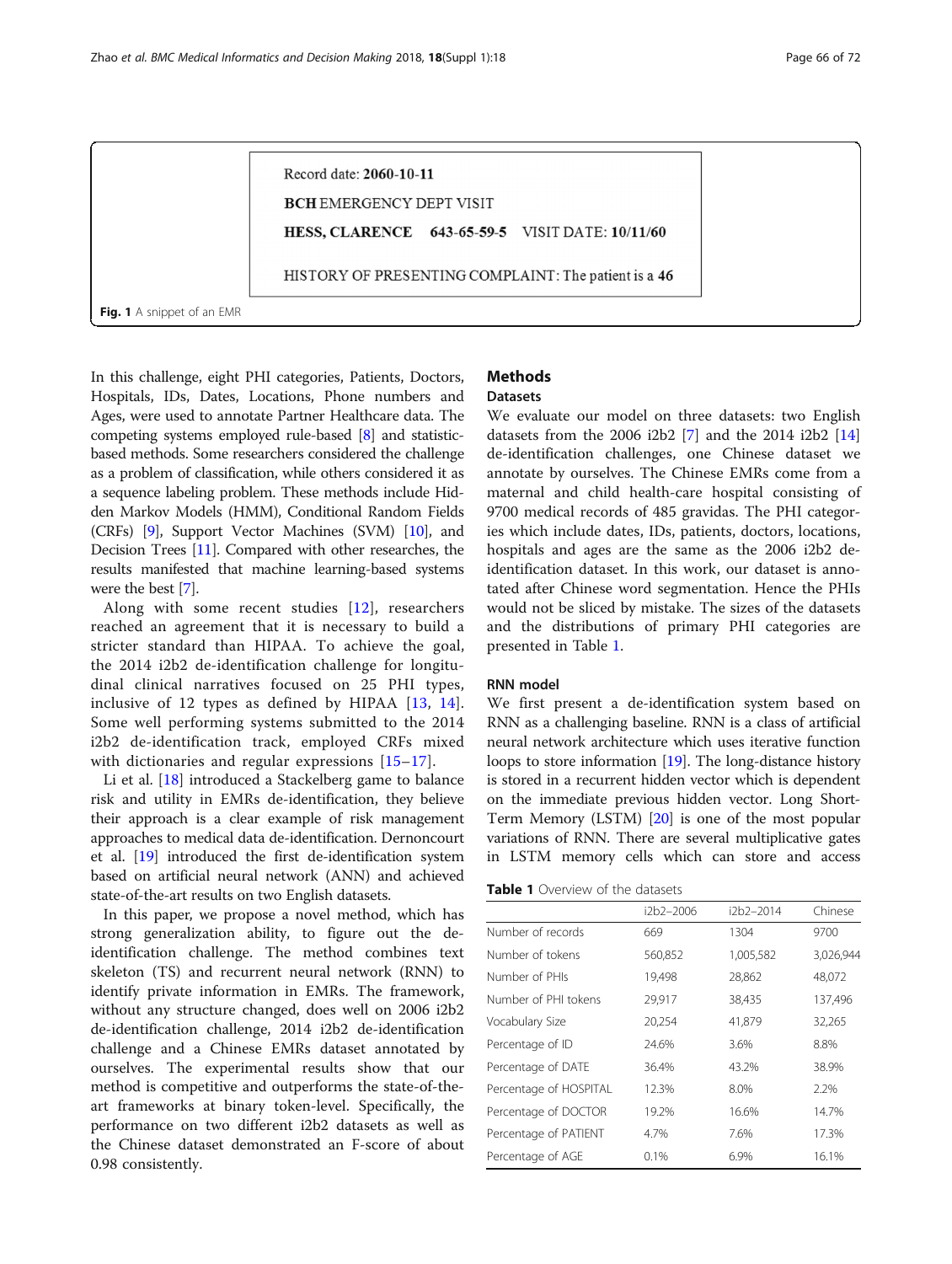

information over long periods of time. Cho et al. proposed Gated Recurrent Unit (GRU) [\[21](#page-7-0)] which is a simplification of the LSTM architecture. Cho and his colleagues used neither peephole connections nor output activation functions, but they combined the forget gate and the input gate into a single update gate. They also merged the cell state with hidden state, thus the final model is simpler than standard LSTM models. The GRU architecture can be precisely specified as following equations:

$$
r_t = \sigma(W_r \cdot [h_{t-1}, x_t]), \qquad (1)
$$

$$
z_t = \sigma(W_z \cdot [h_{t-1}, x_t]), \qquad (2)
$$

$$
h_t = (1 - z_t) * h_{t-1} + z_t \n * tanh(W \cdot [r_t * h_{t-1}, x_t]),
$$
\n(3)

where functions  $\sigma$  and *tanh* are non-linear activation functions.  $r_t$  is reset gate,  $z_t$  is update gate, and W represent weights.

A bidirectional GRU consists of a forward GRU that moves forward through time beginning from the start of the sequence with another GRU that moves backward through time beginning from the end of the sequence. This structure can provide the output layer with whole past and future context for each point in the input sequence.

The RNN model for de-identification uses the bidirectional GRU, as shown in Fig. 2.  $x_t$  is a word of the

medical record,  $E$  is mapping from words to word embeddings,  $y_t$  is the predicted label of the *i*-th word.

#### Text skeleton

Compared with normal articles or records, there are a mass of short sentences and abbreviations in EMRs. In addition, there are a great number of table-like texts and special writing formats. Therefore, EMRs are a kind of semi-structured text and the efforts to solve the problem of de-identification can also focus on the text structure of the records.

Because the forms of EMRs are different from normal traditional text, the skeleton of a record, which helps to privacy information recognition. A statistical approach, proposed by us, extracts the skeletons of records, which reveal the different format and punctuation usage between corpora. Especially, only words that appear more than  $t$  times during training will be retained and the rest of the words are marked as <UNK> (words in both training set and test set). It should be clearly noted that not only named entities retain but also other words, such as stop words. A text skeleton sample shows in Fig. 3.

We can get various amount of information different skeletons by tuning  $t$ . In fact, the scope of  $t$  cannot be easily estimated. Therefore, we propose a method to determine the value of  $t$  as in Eq. [\(4](#page-3-0)). Here *vocabSize* is the vocabulary size of the dataset,  $f_i$  is the number of words whose frequency equal to  $i$ , maxFreq is the maximum

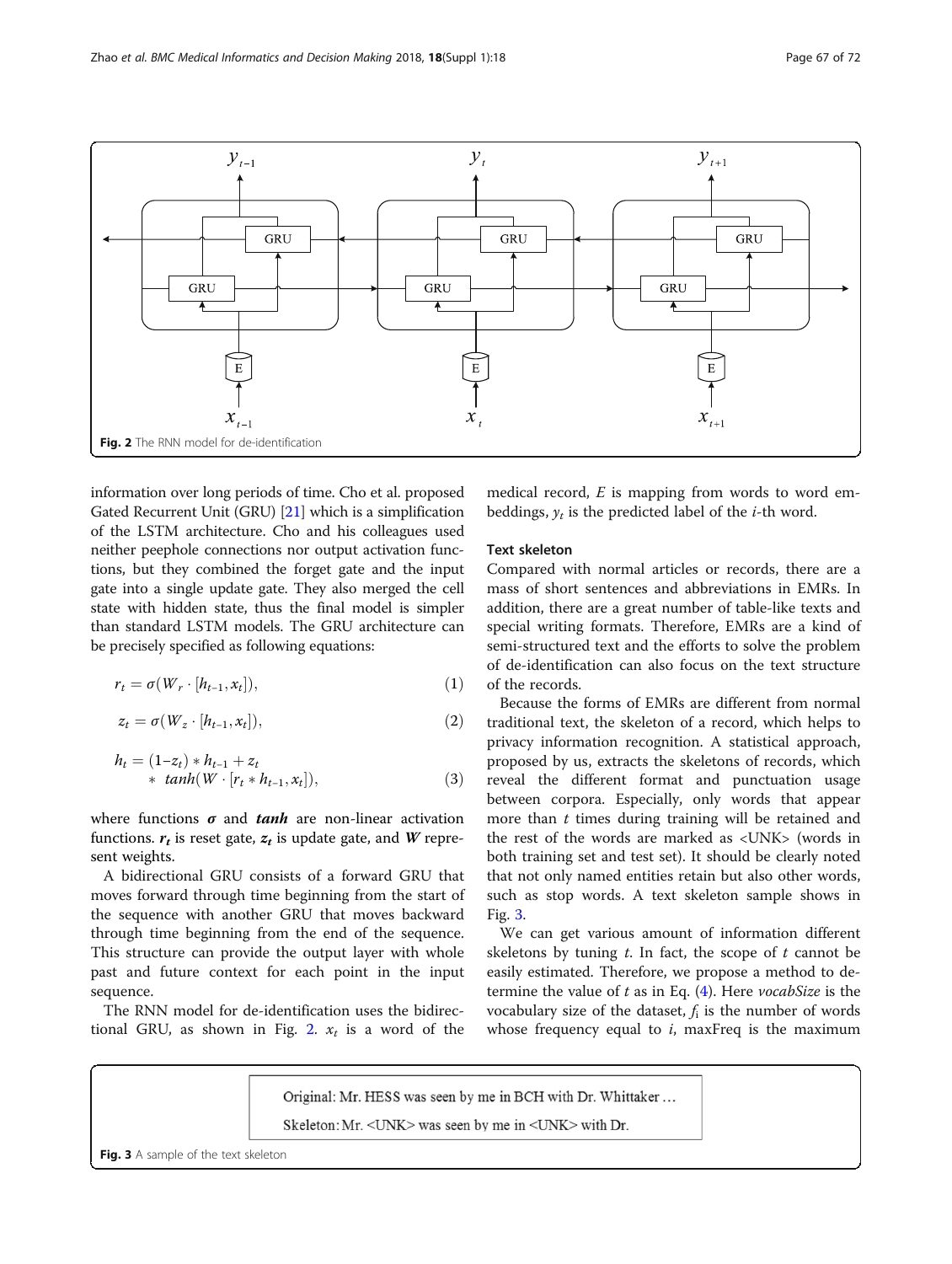<span id="page-3-0"></span>

frequency. r, a factor which value of is between 0 and 1, which determines the vocabulary size of the skeleton approximately. Thus, appropriate value of  $t$  can be obtained by tuning  $r$ .

$$
t = \underset{n}{\arg\min} \left| \sum_{i=t}^{n} f_i - r * \text{vocabSize} \right|,
$$
\n
$$
s. \ t. \ 0 < n < \max \ \text{Freq},
$$
\n
$$
0 < r < 1,
$$
\n
$$
(4)
$$

This approach avoids searching in a large range: by adopting  $(4)$  the appropriate t often falls in a small range. In different datasets, the best  $t$  can be smaller than 15 or larger than 100 but the corresponding  $r$ frequently falls between 0.1 and 0.3.

Sentence is the processed unit, within which the named entities are searched for by many existing systems. If we use the sentence context for the EMRs de-identification, there will be one problem is that there is only one or two words in many sentences. Especially in some extreme cases, a PHI instance is the whole sentence. In order to solve this problem, we concatenate all sentences which come from a record to a unique string, and add a "#RETURN" symbol between every two sentences. Digits whether from training data or from test data are converted into the string DIGIT. For example, "a 46 year old male" we mentioned above will be converted to "a DIGITDIGIT year old male".

#### Combine RNN and text skeleton

We propose TS-RNN (Text Skeleton- Recurrent Neural Network) by combining RNN with text skeleton. The TS-RNN model is summarized in Fig. 4. There are two

branches at the input layer of TS-RNN, which receive original medical record and the text skeleton respectively. Each branch has its own word embedding layer and RNN layer. Through the Softmax layer, each word of the medical record generates a corresponding label. Since the output of the labels are mutually exclusive, we apply Softmax regression after the RNN layer. A label dictionary, which generative process can be combined with the automatic generation of word dictionary, is considered as a necessary condition for determining the Softmax output dimension.

Once the word embeddings have been learned in an unsupervised fashion [[22\]](#page-7-0), fine-tuning them during supervised training on the task of interest is possible and has some advantages [[23](#page-7-0)]. Note that there are two dictionaries  $D_1$  and  $D_2$ , which are used to map words to the index. Therefore, the two embedding layers are also different. In Fig. 4, the left input branch receives the original text of medical records, and the right branch receives the text skeleton we have introduced. The output labels use BIO tagging scheme to identify PHIs.

A context window is essential for scanning the record, as a record is too long for RNNs. The size of the context window should be selected carefully: a small window size cannot contain enough context information while a large window goes against the learning of model.

Table 2 Comparison with the i2b2 shared task submissions

|             | 2006 i2b2     |               | 2014 i2b2     |               |  |
|-------------|---------------|---------------|---------------|---------------|--|
|             | Entity-level  | Token-level   | Entity-level  | Token-level   |  |
| Submissions | $0.76 - 0.96$ | $0.80 - 0.97$ | $0.44 - 0.93$ | $0.58 - 0.96$ |  |
| TS-GRU      | 0.9452        | 0.9540        | 09344         | 0.9401        |  |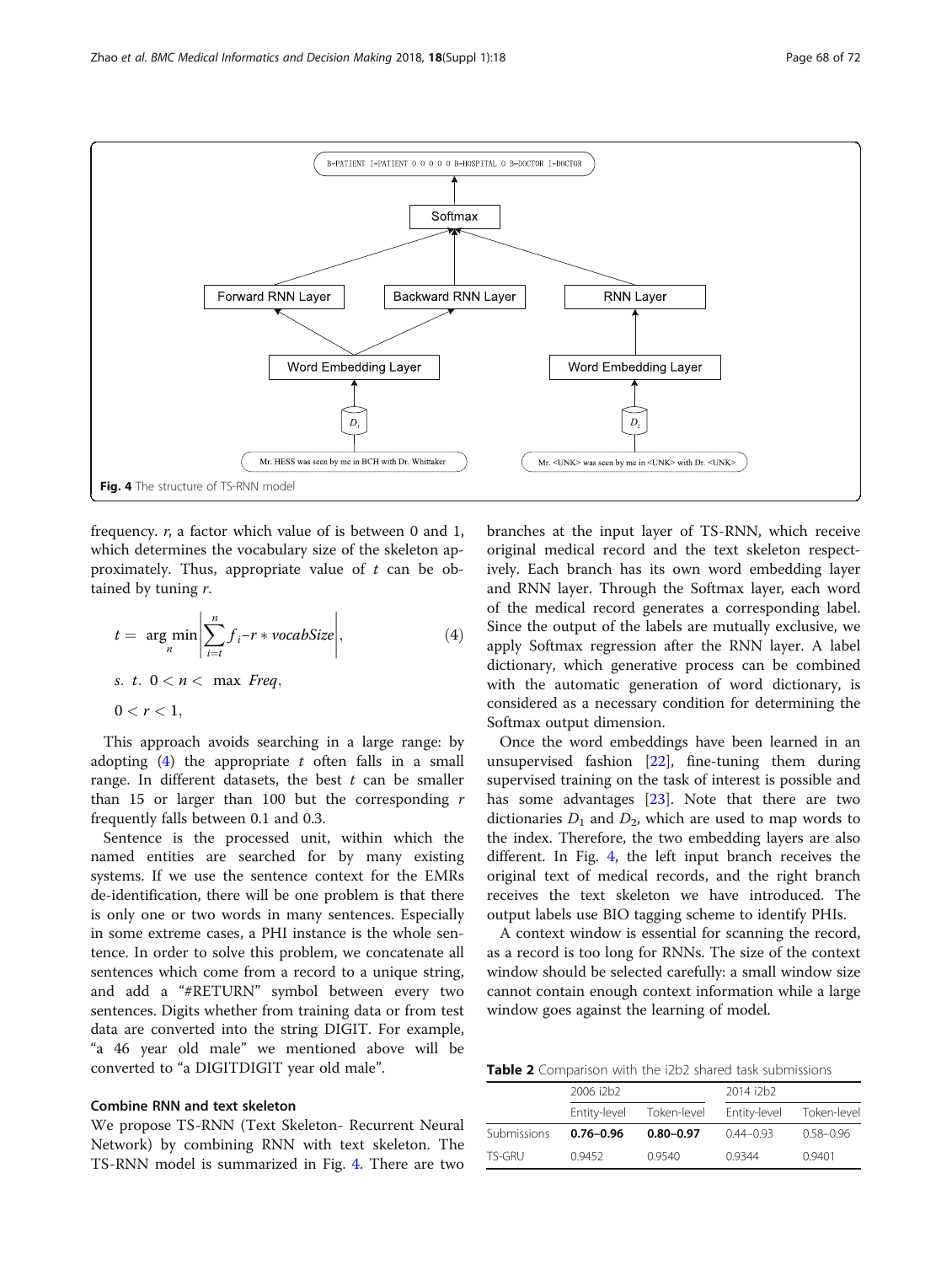| Model          | 2006 i2b2         |        |          |           | 2014 i2b2 |          |                          | Chinese |          |  |
|----------------|-------------------|--------|----------|-----------|-----------|----------|--------------------------|---------|----------|--|
|                | Precision         | Recall | F1-score | Precision | Recall    | F1-score | Precision                | Recall  | F1-score |  |
| Wellner        | 0.9870            | 0.9750 | 0.9810   |           |           |          |                          |         |          |  |
| Nottingham     | $\qquad \qquad =$ |        |          | 0.9900    | 0.9640    | 0.9768   |                          |         |          |  |
| <b>MIST</b>    |                   |        |          | 0.9529    | 0.7569    | 0.84367  | $\overline{\phantom{0}}$ |         |          |  |
| CRF            | 0.9640            | 0.9371 | 0.9504   | 0.9842    | 0.9663    | 0.9752   | 0.9863                   | 0.9705  | 0.9783   |  |
| $CRF + ANN$    | -                 | -      |          | 0.9792    | 0.9784    | 0.9788   | $\overline{\phantom{0}}$ |         |          |  |
| <b>Bi-LSTM</b> | 0.9723            | 0.9656 | 0.9689   | 0.9878    | 0.9389    | 0.9627   | 0.9908                   | 0.9584  | 0.9743   |  |
| <b>Bi-GRU</b>  | 0.9871            | 0.9664 | 0.9766   | 0.9750    | 0.9704    | 0.9727   | 0.9898                   | 0.9624  | 0.9759   |  |
| <b>TS-GRU</b>  | 0.9903            | 0.9855 | 0.9879   | 0.9889    | 0.9723    | 0.9805   | 0.9875                   | 0.9719  | 0.9797   |  |

Table 3 Comparison between the state-of-the-art methods and our framework

#### Parameters of the model

Through training subsets of i2b2 datasets, we acquired optimized parameters of the TS-RNN model. The model is trained using Keras [[24\]](#page-7-0) with the RMSprop optimizer. Dropout is applied before Softmax for regularization. We used the early-stopping to choice suitable hyperparameters of model on validation set (20% of the training data).

Here are some optimized parameters:

- Dropout: 0.5
- RNN architecture: GRU
- Hidden dimension: 150
- Embedding dimension: 150
- Early-stopping epoch: 8
- Window size: 7
- r: 0.25 (0.1 for 2014 i2b2 dataset and 0.14 for Chinese dataset)

### Results

#### PHI identification results on token-level and entity-level

The i2b2 de-identification challenge evaluated at tokenlevel and entity-level, and we used the same way to evaluate our model [[7,](#page-6-0) [14\]](#page-6-0). Meantime, it is significant to evaluate at binary token-level (PHI token versus non-PHI token). Obviously, the EMRs can be displayed for its completeness. The comparison result is shown in Table [2.](#page-3-0) Table [2](#page-3-0) presents the comparison of F1-scores at entity-level and token-level between the i2b2 submissions and the TS-GRU model. Our goal is to retain non-PHI and to use the complete de-identified EMRs for further medical research.

# PHI identification results on different datasets

Here are some the novel models and frameworks for PHI identification. We compare them with our framework, and the results, including the binary token-based precisions, recalls and F1-scores, are shown in Table 3. In the i2b2 2006 de-identification challenge, Wellner et al. [\[9](#page-6-0)] achieved the best results, there is no results on the 2014 i2b2 dataset. The Nottingham system [[17\]](#page-6-0) was the best system in i2b2 2014 de-identification challenge. Because it's not publicly available, the system has no results on 2006 i2b2 dataset. MIST [\[25](#page-7-0)] is an off-the-shelf program for de-identification and CRF + ANN was proposed by Dernoncourt et al. [[19\]](#page-6-0). CRF is the model based on Conditional Random Field, Bi-LSTM (Bidirectional Long Short-Term Memory) and Bi-GRU (Bidirectional Gated Recurrent Unit) are classic bidirectional RNN models. TS-GRU is the model we proposed in this work.

From the binary token-based results we can conclude that the TS-GRU model outperform classical models and previous RNN-based models. Moreover, the TS-GRU model is also competitive at token-level and entitylevel. There is an interesting phenomenon: precision of machine learning methods is generally higher than the corresponding recall value but handmade rules can achieve a better recall. Most of medical records are edited on templates, therefore they are semi-structured text. An elaborated regular expression set can work effectively, but these over-complicated rules can match many non-PHIs by mistake.

#### Influence on the results by using different factor  $r$  value

Figure  $5$  shows the impact of the factor  $r$  on the performance of our model on the 2006 i2b2 dataset. When

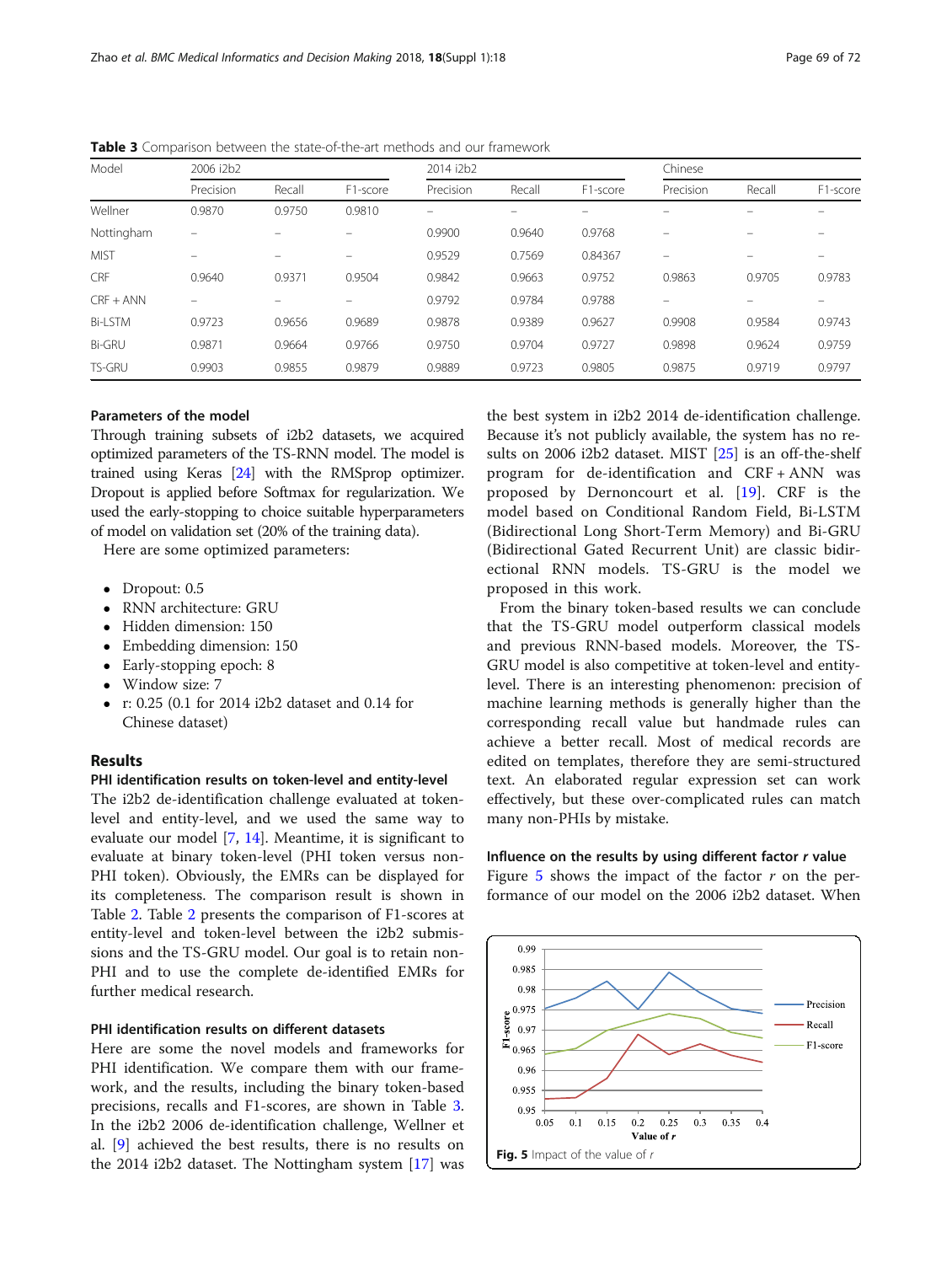$r$  is between 0.15 and 0.35, the model performs better. If  $r$  is very small (0.05 or smaller), the dictionary of the skeleton would be small and then the remaining words of a medical record could not reveal the structure of this record. On the other hand, if  $r$  is very big (bigger than 0.3), the text skeleton will degrade into the original text. The maximum value of  $r$  in this experiment is 0.4, as the corresponding  $t$  equals to 2 when  $r$  is larger than 0.4.

#### Influence on the result by setting different window size

Figure 6 shows the impact of the size of context window on the performance. With the increasing of the window size, precision, recall and F1-measure increase as well. Yet after 7, F1-score begins to fluctuate slightly around a fixed value.

## Discussion

 $0.99$ 

Figure 7 shows the token-level F1-scores for all PHI categories on the 2006 i2b2 challenge dataset. Due to the relatively small number of i2b2 datasets in 2006 (the percentages 1% and 0.1% respectively), the LOCATION and AGE categories performed significantly lower than the other categories. Compared with the recall, the precision is higher on most categories except ID. On the category of ID, the recall is about 0.4 higher than the



Table 4 Performance at entity-level and token-level

| Model          | Entity-level |        |                       | Token-level |        |          |  |
|----------------|--------------|--------|-----------------------|-------------|--------|----------|--|
|                | Precision    | Recall | F <sub>1</sub> -score | Precision   | Recall | F1-score |  |
| Rule-based     | 0.8747       | 09276  | 0.9003                | 0.8802      | 0.9478 | 09128    |  |
| <b>CRF</b>     | 0.9815       | 08972  | 09375                 | 0.9669      | 09236  | 0.9448   |  |
| <b>Bi-LSTM</b> | 0.9701       | 09235  | 0.9462                | 09545       | 0.9027 | 09279    |  |
| Bi-GRU         | 0.9665       | 0.9470 | 0.9567                | 09592       | 0.9270 | 0.9428   |  |
| TS-GRU         | 0.9778       | 0.9502 | 0.9638                | 0.9777      | 09447  | 0.9609   |  |

precision. This is due to the fact that all numbers were replaced with the string DIGIT, so the ID numbers can be recognized more easily. In Figs. 6 and 7, the results on the 2014 i2b2 dataset and the Chinese dataset also show that recall is higher than precision on the ID category, which highlights the point.

Table 4 presents the results on the Chinese dataset at entity-level and token-level. In the early stage of our work, the system, based on rule, was established by dictionaries and regular expressions.

Figure 8 shows the token-level F1-scores for all PHI categories on the 2014 i2b2 challenge dataset. The performance of HOSPITAL, CITY and STATE are lower than others because these three categories are quite similar. Sometimes, it's also hard for humans to classify these words. The performance of AGE is remarkable higher than that in 2006 i2b2 dataset. And because LOCATION is divide into CITY, STATE and so on, the performance of these location names are also superior.

Figure [9](#page-6-0) shows the token-level F1-scores for all PHI categories on our own dataset. Compared with recall obtained for other categories, the recall of the PATIENT category is clearly lower. Due to China's cultural habits, there is no contextual explanation that the patient's name information does not appear on the record with a uniform format. A more serious problem is that most of the names only appear once in the dataset, and <UNK> information is an important factor in reducing the size of the dictionary. Perhaps it is another reason the names are hard to recognize.



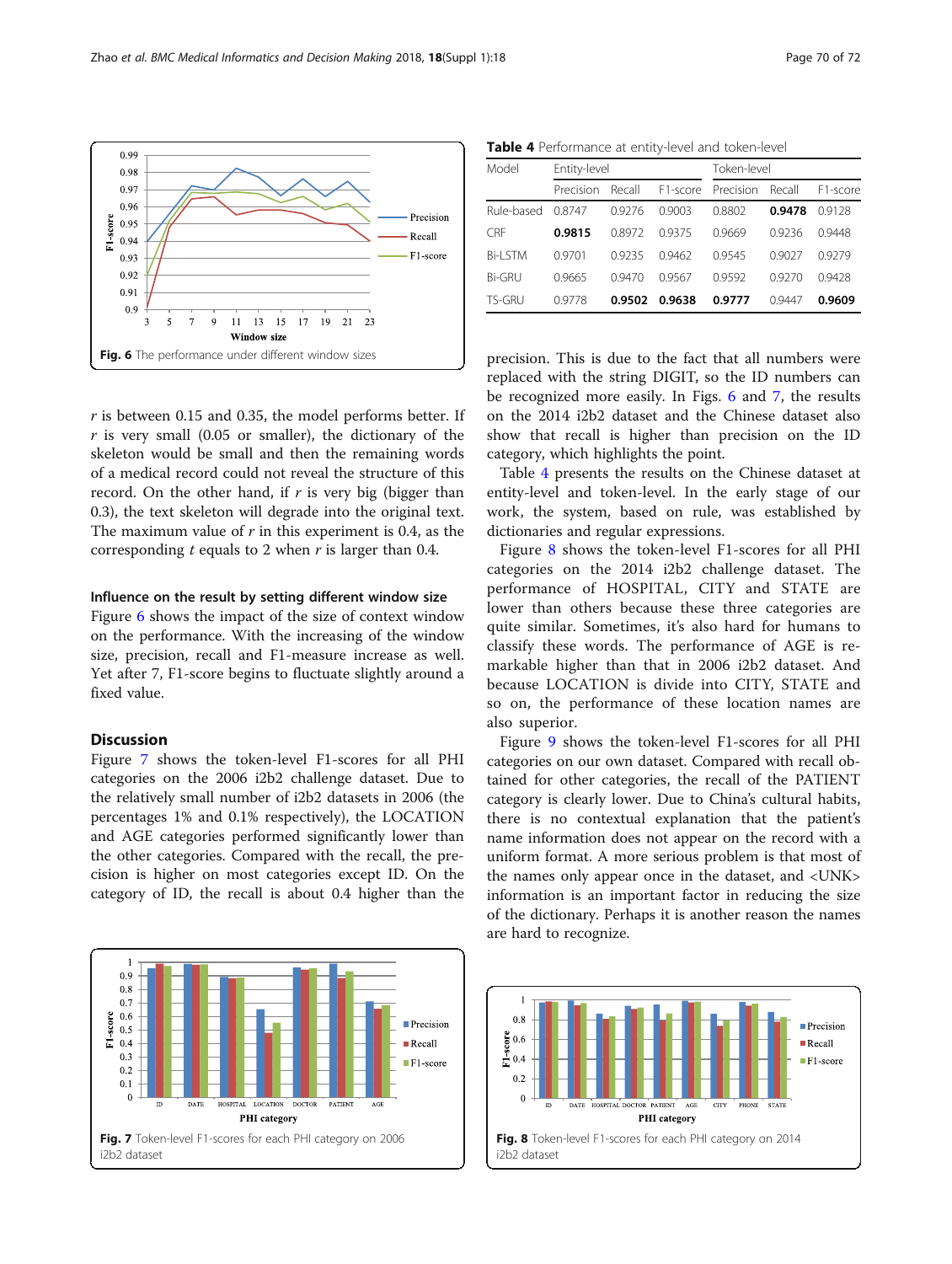<span id="page-6-0"></span>

#### Conclusions

We proposed a novel de-identification system based on text skeleton and recurrent neural network. Without any structure transform, our method performs well on three datasets mentioned above (two English datasets and a Chinese dataset) at entity-level, token-level and binary token-level. Especially, the results on i2b2 datasets show that the TS-GRU model outperforms classic systems at binary token-level.

Further analysis indicates our method better incorporates the special context in EMRs and is more flexible to different languages than previous systems. Therefore, future research base on TS-RNN will focus on the usage of context and the generation of text skeleton.

#### Abbreviations

ANN: Artificial Neural Network; Bi-GRU: Bidirectional Gated Recurrent Unit; Bi-LSTM: Bidirectional Long Short-Term Memory; CRFs: Conditional Random Fields; EMR: Electronic Medical Record; GRU: Gated Recurrent Unit; HIPAA: Health Insurance Portability and Accountability Act; HMM: Hidden Markov Models; LSTM: Long Short-Term Memory; PHI: Protected Health Information; RNN: Recurrent Neural Network; SVM: Support Vector Machines; TS: Text Skeleton; TS-RNN: Text Skeleton- Recurrent Neural Network

#### Funding

Publication of this article was funded by the National Natural Science Foundation of China (No.61402419) and the science and technology project of Science and Technology Department of Henan Province (No. 172102210478).

#### Availability of data and materials

The English datasets used and/or analyzed during the current study are available in the i2b2 repository, http:/[/www.i2b2.org.](http://www.i2b2.org) And the Chinese dataset are available from the corresponding authors on reasonable request.

#### About this supplement

This article has been published as part of BMC Medical Informatics and Decision Making Volume 18 Supplement 1, 2018: Proceedings from the 3rd China Health Information Processing Conference (CHIP 2017). The full contents of the supplement are available online at [https://](https://bmcmedinformdecismak.biomedcentral.com/articles/supplements/volume-18-supplement-1) [bmcmedinformdecismak.biomedcentral.com/articles/supplements/volume-](https://bmcmedinformdecismak.biomedcentral.com/articles/supplements/volume-18-supplement-1)[18-supplement-1.](https://bmcmedinformdecismak.biomedcentral.com/articles/supplements/volume-18-supplement-1)

#### Authors' contributions

YSZ was involved in data collection and annotation, literature review, statistical analysis and the sections Background and Discussion writing. KLZ designed algorithms and experiments and wrote the rest of the article. HCM and KL implemented the algorithms and performed the calculation. All authors have read and approved the final manuscript.

#### Ethics approval and consent to participate

Not applicable.

#### Consent for publication

Not applicable.

#### Competing interests

The authors declare that they have no competing interests.

#### Publisher's Note

Springer Nature remains neutral with regard to jurisdictional claims in published maps and institutional affiliations.

#### Author details

<sup>1</sup>The Third Affiliated Hospital of Zhengzhou University, Kangfu Road, Zhengzhou, Henan 450072, China. <sup>2</sup>School of Information Engineering Zhengzhou University, Science Avenue, Zhengzhou, Henan 450001, China.

#### Published: 22 March 2018

#### References

- 1. Dorr DA, Phillips WF, Phansalkar S, et al. Assessing the difficulty and time cost of de-identification in clinical narratives. Methods Inf Med. 2006;45:246–52.
- 2. Sweeney L. Replacing personally-identifying information in medical records, the Scrub system. Proceedings of the AMIA annual fall symposium. J Am Med Inform Assoc. 1996:333.
- 3. Ruch P, Baud RH, Rassinoux AM, et al. Medical document anonymization with a semantic lexicon. Proceedings of the AMIA Symposium. J Am Med Inform Assoc. 2000:729.
- 4. Fielstein EM, Brown SH, Speroff T. Algorithmic de-identification of VA medical exam text for HIPAA privacy compliance: preliminary findings. Medinfo. 2004;1590
- 5. Gupta D, Saul M, Gilbertson J. Evaluation of a deidentification (de-id) software engine to share pathology reports and clinical documents for research. Am J Clin Pathol. 2004;121:176–86.
- 6. Beckwith BA, Mahaadevan R, Balis UJ, et al. Development and evaluation of an open source software tool for deidentification of pathology reports. BMC Medical Informatics and Decision Making. 2006;6:12–21.
- 7. Uzuner Ö, Luo Y, Szolovits P. Evaluating the state-of-the-art in automatic de-identification. J Am Med Inform Assoc. 2007;14:550–63.
- 8. Ishna N, Douglass MM, Lehman LH, et al. Automated de-identification of free-text medical records. BMC Medical Informatics & Decision Making. 2008; 8(1):1–17.
- 9. Wellner B, Huyck M, Mardis S, et al. Rapidly retargetable approaches to deidentification in medical records. J Am Med Inform Assoc. 2007;14:564–73.
- 10. Hara K. Applying a SVM based Chunker and a Text Classifier to the Deid Challenge . I2B2 Workshop on Challenges in Natural Language Processing for Clinical Data 2006. Available as a JAMIA on-line data supplement to the current overview article, at [www.jamia.org](http://www.jamia.org).
- 11. Szarvas G, Farkas R, Busa-Fekete R. State-of-the-art anonymization of medical records using an iterative machine learning framework. J Am Med Inform Assoc. 2007;14:574–80.
- 12. Sweeney L. Uniqueness of simple demographics in the US population. Technical Report: Carnegie Mellon University; 2000.
- 13. Stubbs A, Kotfila C, Uzuner Ö. Automated Systems for the de-Identification of longitudinal clinical narratives: overview of 2014 i2b2/UTHealth shared task track 1. J Biomed Inform. 2015;58:S11–9.
- 14. Stubbs A, Uzuner Ö. Annotating longitudinal clinical narratives for de-identification: the 2014 i2b2/UTHealth corpus. J Biomed Inform. 2015;58:S20–9.
- 15. Dehghan A, Kovacevic A, Karystianis G, et al. Combining knowledge and data-driven methods for de-identification of clinical narratives. J Biomed Inform. 2015;58:S53–9.
- 16. Liu Z, Chen Y, Tang B, et al. Automatic de-identification of electronic medical records using token-level and character-level conditional random fields. J Biomed Inform. 2015;58:S47–52.
- 17. Yang H, Garibaldi JM. Automatic detection of protected health information from clinic narratives. J Biomed Inform. 2015;58:S30–8.
- 18. Li M, Carrell D, Aberdeen J, et al. Optimizing annotation resources for natural language de-identification via a game theoretic framework. J Biomed Inform. 2016;61:97–109.
- 19. Dernoncourt F, Lee JY, Uzuner O, et al. De-identification of patient notes with recurrent neural networks. Journal of the American Medical Informatics Association Jamia. 2016;24(3):596–81.